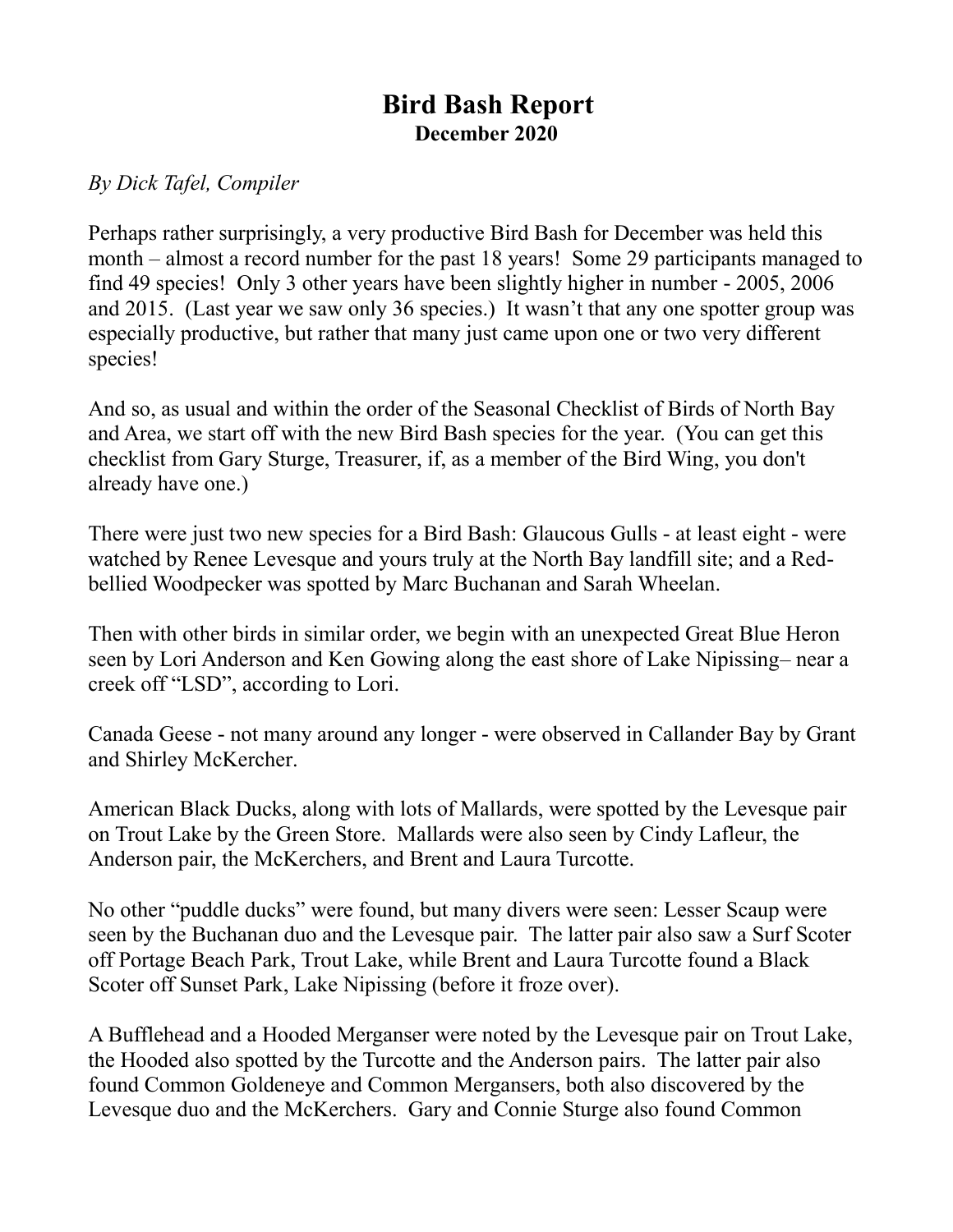Mergansers, as did the Turcottes and Elsa Tafel; and in the west end, Chris Sukha also found Common Goldeneye.

Now as to predators, a Northern Goshawk was spotted by the Sturges, along with a Rough-legged Hawk, also identified by Keith Thornborrow. Bald Eagles were the most common predator still around, watched by the Sturges, the McKerchers, the Anderson pair, Denise Desmarais, Lloyd and Janet Sparks, Paul Smylie, and the Levesque pair who saw at least a dozen at the North Bay landfill site. The Turcottes spotted a Peregrine Falcon within North Bay limits.

Ruffed Grouse were noted by Denise, the Sparks, Peter and Pam Handley, and the Sturges. The latter pair also found Wild Turkeys, as did Keith.

As to gulls, there were still myriads about the North Bay landfill site, including one Iceland Gull and a few Black-backed Gulls, both spotted by the Levesque pair. Herring Gulls were by far the most common gull that they saw there, also spotted in town by John Levesque, the Anderson duo, and the McKerchers. The latter two pairs, the Buchanan duo, Linda Conway and Oriana Pokorny also identified the few Ring-billed Gulls that were still around.

Rock Doves were as common as ever, while Mourning Doves were spotted by the Anderson pair, Keith, Oriana, and the Sturges.

No owls were discovered?

As to woodpeckers, lots of Downys and Hairys were about, but perhaps the most amazing was a Northern Flicker found still in town by the Buchanan pair. Pileated Woodpeckers were seen by many, including Elsa, Denise, Gary and Luanne Chowns, Cindy, Keith, John, Paul, the Anderson pair, and the McKerchers.

A Northern Shrike wreaked some havoc within Keith's yard, actually downing a sparrow while Keith watched.

Keith also had Canada Jays nearby in South River. He was the only one to find them. Blue Jays were fairly common, as were American Crows and Common Ravens.

Black-capped Chickadees were enjoyed almost everywhere, as were Red-breasted Nuthatches. The White-breasted Nuthatch was a bit less common, but noticed by Corinne Urrutia, Oriana, Paul, and several others.

Now to one of the least expected birds: an American Robin spotted by Buddy Myles within his small community area of Verner.